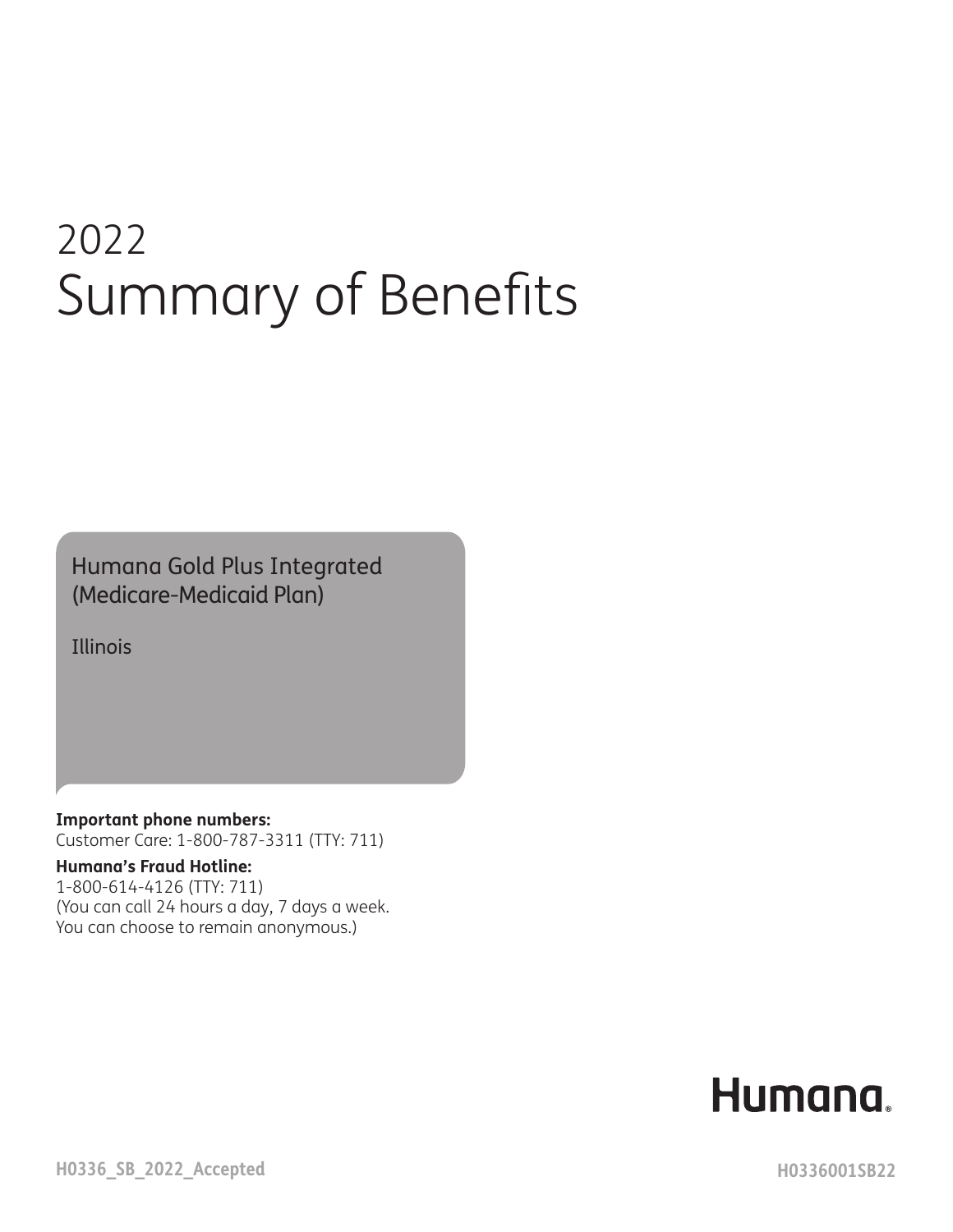#### **Introduction**

This document is a brief summary of the benefits and services covered by Humana Gold Plus Integrated. It includes answers to frequently asked questions, important contact information, an overview of benefits and services offered, and information about your rights as a member of Humana Gold Plus Integrated. Key terms and their definitions appear in alphabetical order in the last chapter of the *Member Handbook*.

#### **Table of Contents**

| E. Services that Humana Gold Plus Integrated, Medicare, and Medicaid do not cover  14 |  |
|---------------------------------------------------------------------------------------|--|
|                                                                                       |  |
|                                                                                       |  |
|                                                                                       |  |

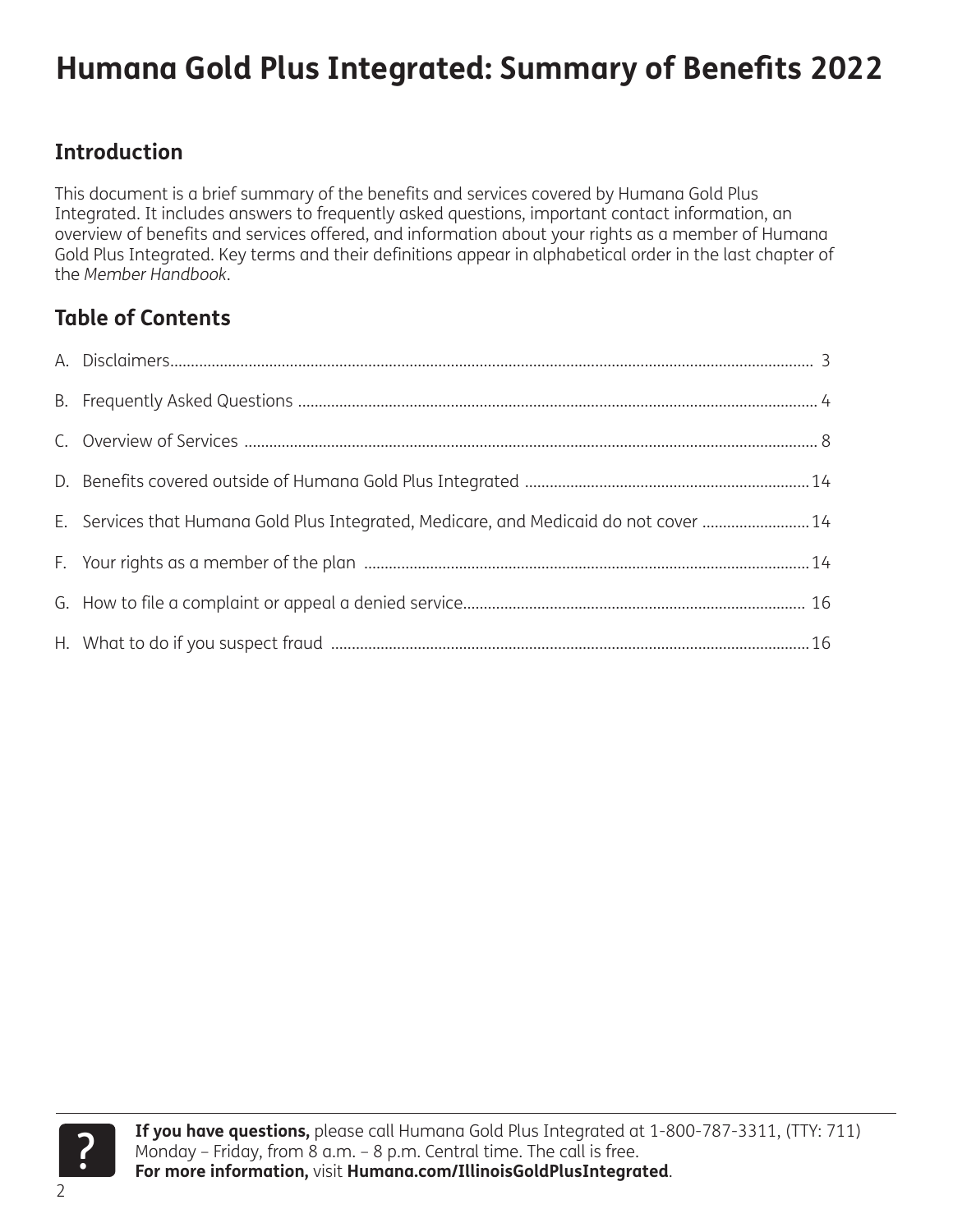#### <span id="page-2-0"></span>**A. Disclaimers**



! This is a summary of health services covered by Humana Gold Plus Integrated for 2022. This is only a summary. Please read the Member Handbook for the full list of benefits.

- Humana Gold Plus Integrated is a health plan that contracts with both Medicare and Illinois Medicaid to provide benefits of both programs to enrollees. It is for people with both Medicare and Medicaid.
- Under Humana Gold Plus Integrated you can get your Medicare and Medicaid services in one health plan. A Humana Gold Plus Integrated care coordinator will help manage your health care needs.
- This is not a complete list. The benefit information is a brief summary, not a complete description of benefits. For more information, contact the plan or read the Humana Gold Plus Integrated Member Handbook.
- Limitations and restrictions may apply. For more information, call Humana Gold Plus Integrated Customer Care at 1-800-787-3311 (TTY: 711) Monday – Friday, from 8 a.m. – 8 p.m. Central time. The call is free. Or read the Humana Gold Plus Integrated Member Handbook.
- The List of Covered Drugs and/or pharmacy and provider networks may change throughout the year. We will send you a notice before we make a change that affects you.
- Benefits may change on January 1 of each year.
- ATTENTION: If you speak Spanish, language assistance services, free of charge, are available to you. Call 1-800-787-3311. (TTY: 711). We're available Monday – Friday, from 8 a.m. – 8 p.m. Central time. The call is free.
- ATENCIÓN: si habla español, tiene a su disposición servicios gratuitos de asistencia lingüística. Llame al [1-800-787-3311] (TTY: 711). Estamos disponibles de lunes a viernes, de 8 a.m. a 8 p.m. hora Central. La llamada es gratuita.
- This document is available for free in other languages and formats like large print, braille, or audio. Call 1-800-787-3311. (TTY: 711). We're available Monday – Friday, from 8 a.m. – 8 p.m. Central time. The call is free.
- You can make a standing request to get materials, now and in the future, in a language other than English or in an alternate format.
	- Call Customer Care if you want to make or change a standing request at 1-800-787-3311 (TTY: 711). We're available Monday – Friday, from 8 a.m. – 8 p.m. Central time. The call is free.
	- We will keep your preferred language other than English and/or alternate format for future mailings and communications.
	- You will not need to make a separate request each time.

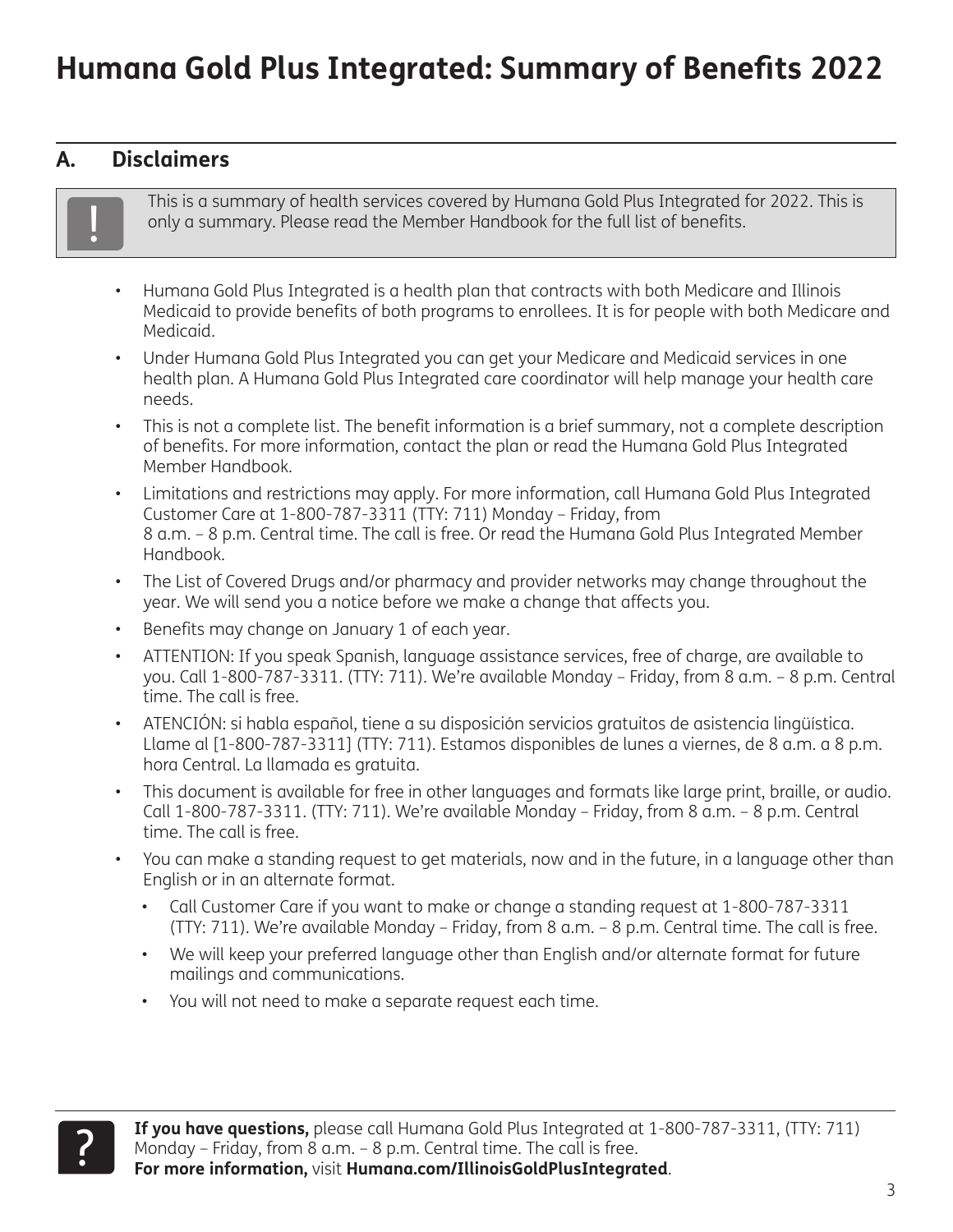#### <span id="page-3-0"></span>**B. Frequently Asked Questions**

The following chart lists frequently asked questions**.**

| <b>Frequently Asked</b><br><b>Questions (FAQ)</b>                                                                 | <b>Answers</b>                                                                                                                                                                                                                                                                                                                                                                                                                                                                                                                                                                                                                                                                                                             |
|-------------------------------------------------------------------------------------------------------------------|----------------------------------------------------------------------------------------------------------------------------------------------------------------------------------------------------------------------------------------------------------------------------------------------------------------------------------------------------------------------------------------------------------------------------------------------------------------------------------------------------------------------------------------------------------------------------------------------------------------------------------------------------------------------------------------------------------------------------|
| What is a<br><b>Medicare-Medicaid Plan?</b>                                                                       | A Medicare-Medicaid Plan is a health plan that contracts with both Medicare<br>and Illinois Medicaid to provide benefits of both programs to enrollees. It is for<br>people with both Medicare and Medicaid.<br>A Medicare-Medicaid Plan is an organization made up of doctors, hospitals,                                                                                                                                                                                                                                                                                                                                                                                                                                 |
|                                                                                                                   | pharmacies, providers of long-term services, and other providers. It also has<br>care coordinators to help you manage all your providers and services. They all<br>work together to provide the care you need.                                                                                                                                                                                                                                                                                                                                                                                                                                                                                                             |
| What is a Humana Gold<br><b>Plus Integrated care</b><br>coordinator?                                              | A Humana Gold Plus Integrated care coordinator is one main person for you to<br>contact. This person helps manage all your providers and services and makes<br>sure you get what you need.                                                                                                                                                                                                                                                                                                                                                                                                                                                                                                                                 |
| What are long-term<br>services and supports?                                                                      | Long-term services and supports are services provided through a Long Term<br>Care Facility or through a Home and Community-Based Waiver. Enrollees have<br>the option to get long-term services and supports (LTSS) in the least restrictive<br>setting when appropriate, with a preference for the home and the community,<br>and in accordance with the Enrollee's wishes and Care Plan.                                                                                                                                                                                                                                                                                                                                 |
| Will I get the same<br><b>Medicare and Medicaid</b><br>benefits in Humana Gold<br><b>Plus Integrated that you</b> | You will get your covered Medicare and Medicaid benefits directly from<br>Humana Gold Plus Integrated. You will work with a team of providers who will<br>help determine what services will best meet your needs. This means that some<br>of the services you get now may change.                                                                                                                                                                                                                                                                                                                                                                                                                                          |
| get now?                                                                                                          | When you enroll in Humana Gold Plus Integrated, you and your care team will<br>work together to develop an Individualized Care Plan to address your health<br>and support needs. During this time, you will be offered a 180-day transition<br>period in which you may maintain a current course of treatment with a<br>provider who is currently out of the Humana Gold Plus Integrated network.<br>When you join our plan, if you are taking any Medicare Part D prescription drugs<br>that Humana Gold Plus Integrated does not normally cover, you can get a<br>temporary supply. We will help you get another drug or get an exception for<br>Humana Gold Plus Integrated to cover your drug, if medically necessary. |

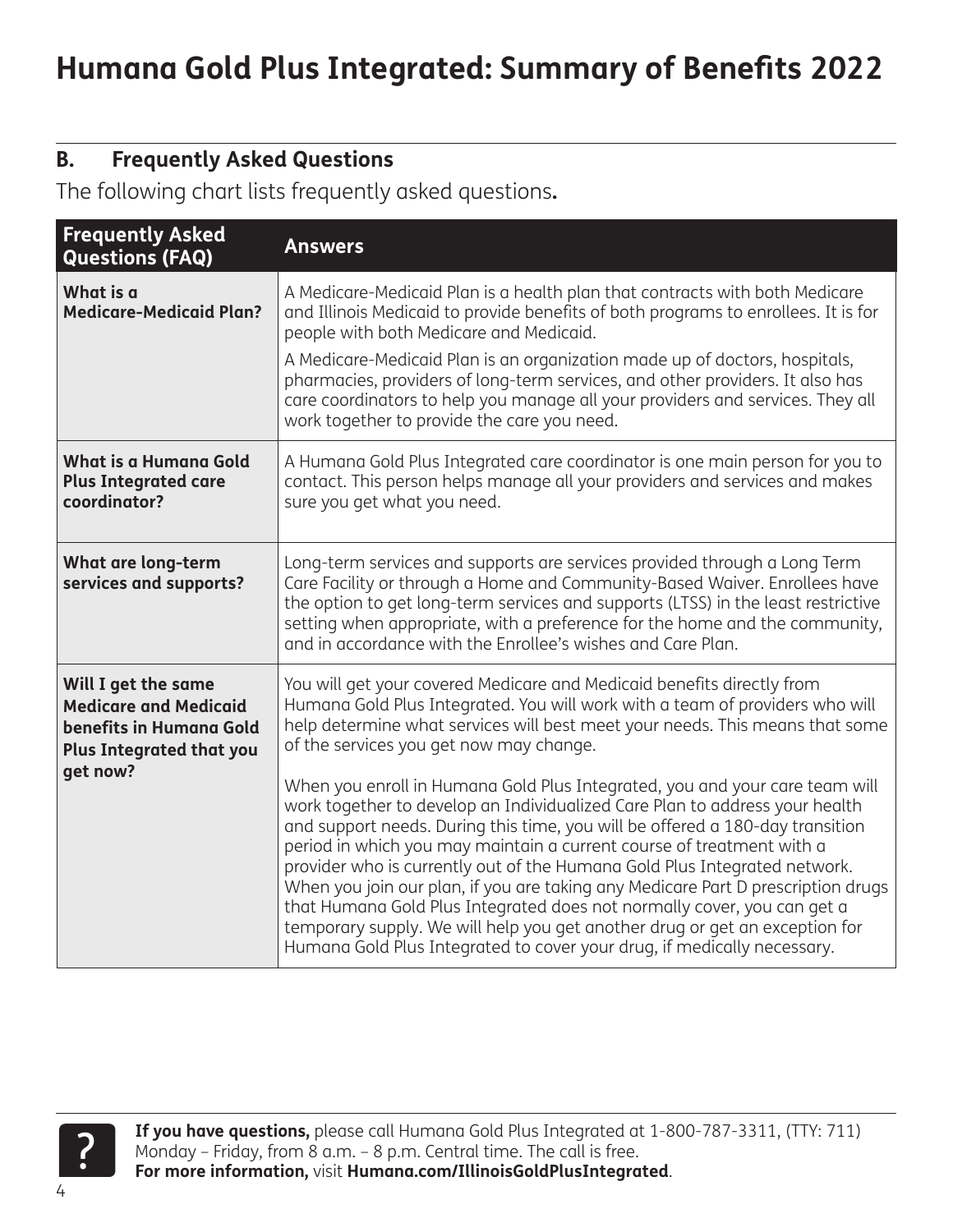| <b>Frequently Asked</b><br><b>Questions (FAQ)</b>                                                                       | <b>Answers</b>                                                                                                                                                                                                                                                                                                                                                                                                                                                                                                                                                                                                |  |
|-------------------------------------------------------------------------------------------------------------------------|---------------------------------------------------------------------------------------------------------------------------------------------------------------------------------------------------------------------------------------------------------------------------------------------------------------------------------------------------------------------------------------------------------------------------------------------------------------------------------------------------------------------------------------------------------------------------------------------------------------|--|
| Can I go to the same<br>doctors I use now?                                                                              | Often that is the case. If your providers (including doctors, therapists, and<br>pharmacies) work with Humana Gold Plus Integrated and have a contract with<br>us, you can keep going to them.                                                                                                                                                                                                                                                                                                                                                                                                                |  |
|                                                                                                                         | Providers with an agreement with us are "in-network." You must use the<br>$\bullet$<br>providers in Humana Gold Plus Integrated's network.                                                                                                                                                                                                                                                                                                                                                                                                                                                                    |  |
|                                                                                                                         | If you need urgent or emergency care or out-of-area dialysis services, you<br>$\bullet$<br>can use providers outside of Humana Gold Plus Integrated's plan.                                                                                                                                                                                                                                                                                                                                                                                                                                                   |  |
|                                                                                                                         | To find out if your doctors are in the plan's network, call Customer Care or read<br>Humana Gold Plus Integrated's Provider and Pharmacy Directory on the plan's<br>website at Humana.com/IllinoisGoldPlusIntegrated.                                                                                                                                                                                                                                                                                                                                                                                         |  |
|                                                                                                                         | If Humana Gold Plus Integrated is new for you, you can continue using the<br>doctors you go to now for 180 days. During that time period, we are available<br>to help you find a contracted provider that will suit your needs.                                                                                                                                                                                                                                                                                                                                                                               |  |
| What happens if I<br>need a service but<br>no one in Humana Gold<br><b>Plus Integrated's network</b><br>can provide it? | Most services will be provided by our network providers. If you need a service<br>that cannot be provided within our network, Humana Gold Plus Integrated will<br>pay for the cost of an out-of-network provider.                                                                                                                                                                                                                                                                                                                                                                                             |  |
| <b>Where is Humana Gold</b><br><b>Plus Integrated available?</b>                                                        | The service area for this plan includes: All counties in the state of Illinois. You<br>must live in one of these areas to join the plan.                                                                                                                                                                                                                                                                                                                                                                                                                                                                      |  |
| Do I pay a monthly<br>amount (also called a<br>premium) under Humana<br><b>Gold Plus Integrated?</b>                    | You will not pay any monthly premiums to Humana Gold Plus Integrated for<br>your health coverage.                                                                                                                                                                                                                                                                                                                                                                                                                                                                                                             |  |
| <b>What is prior</b><br>authorization?                                                                                  | Prior authorization means that you must get approval from Humana Gold<br>Plus Integrated before you can use a specific service or drug or use an out-of-<br>network provider. Humana Gold Plus Integrated may not cover the service or<br>drug if you don't get approval. If you need urgent or emergency care or out-of-<br>area dialysis services, you don't need to get approval first.<br>Refer to Chapter 3 of the Member Handbook to learn more about prior<br>authorization. Refer to the Benefits Chart in Chapter 4 of the Member<br>Handbook to learn which services require a prior authorization. |  |

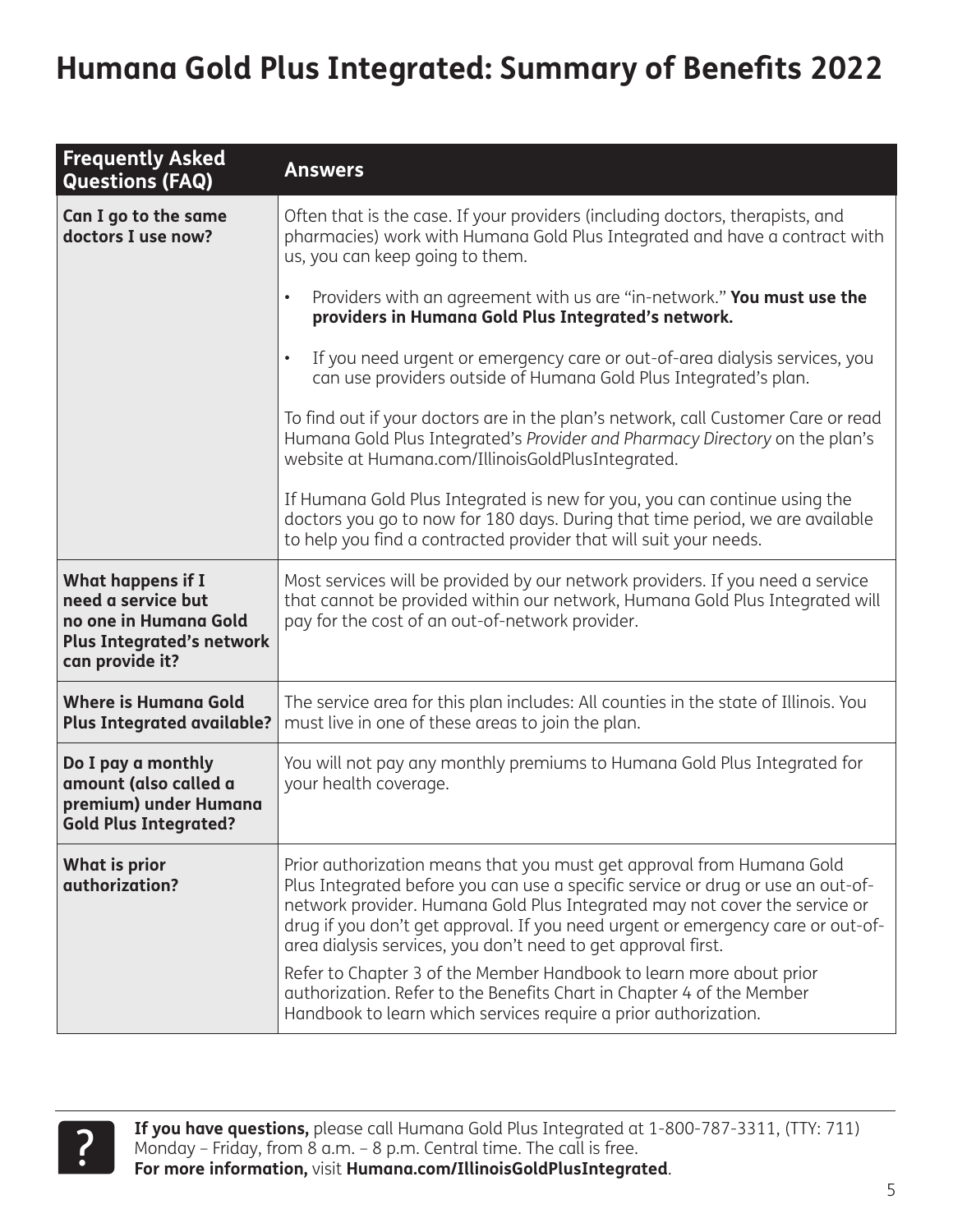| <b>Frequently Asked</b><br><b>Questions (FAQ)</b>            | <b>Answers</b>                                                                                                                                                                                                                                                                                                                                                                                                                                                                                                                                                                                                                                                                                                                                                        |
|--------------------------------------------------------------|-----------------------------------------------------------------------------------------------------------------------------------------------------------------------------------------------------------------------------------------------------------------------------------------------------------------------------------------------------------------------------------------------------------------------------------------------------------------------------------------------------------------------------------------------------------------------------------------------------------------------------------------------------------------------------------------------------------------------------------------------------------------------|
| What is a referral?                                          | A referral means that your primary care provider (PCP) must give you approval<br>before you can see someone that is not your PCP or use other providers in the<br>plan's network. If you don't get approval, Humana Gold Plus Integrated may<br>not cover the services. You don't need a referral to see certain specialists, such<br>as women health specialists.<br>Refer to Chapter 3 of the Member Handbook to learn more about when you will<br>need a referral from your PCP.                                                                                                                                                                                                                                                                                   |
| Who should I contact if<br>I have questions or need<br>help? | If you have general questions or questions about our plan, services, service<br>area, billing, or Member ID Cards, please call Humana Gold Plus Integrated<br><b>Customer Care:</b>                                                                                                                                                                                                                                                                                                                                                                                                                                                                                                                                                                                   |
|                                                              | CALL 1-800-787-3311<br>Calls to this number are free. We're available Monday - Friday, from 8 a.m. -<br>8 p.m. Central time. However, please note that our automated phone<br>system may answer your call after hours, during weekends, and holidays.<br>Please leave your name and telephone number, and we'll call you back<br>by the end of the next business day. The call is free. Visit Humana.com/<br><b>IllinoisGoldPlusIntegrated</b> for 24 hour access to information such as claims<br>history, eligibility, and Humana's drug list. There you can also use the physician<br>finder and get health news and information.<br>Customer Care also has free language interpreter services available for people<br>who do not speak English.<br><b>TTY</b> 711 |
|                                                              | This number is for people who have hearing or speaking problems. You must<br>have special telephone equipment to call it.                                                                                                                                                                                                                                                                                                                                                                                                                                                                                                                                                                                                                                             |
|                                                              | Calls to this number are free. Hours of operation are Monday through Friday<br>8 a.m. - 8 p.m. Central time.                                                                                                                                                                                                                                                                                                                                                                                                                                                                                                                                                                                                                                                          |

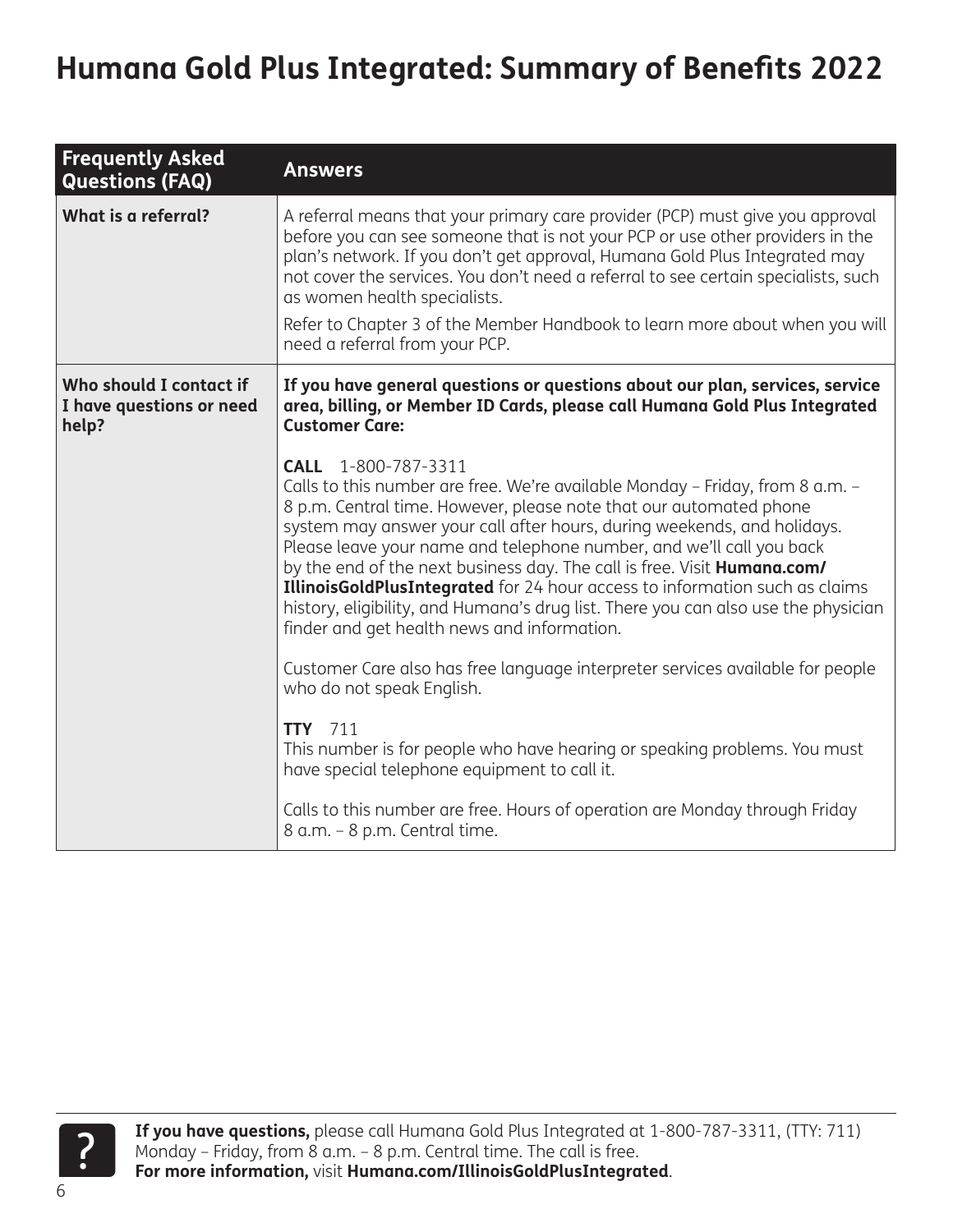| <b>Frequently Asked</b><br><b>Questions (FAQ)</b> | <b>Answers</b>                                                                                                                              |
|---------------------------------------------------|---------------------------------------------------------------------------------------------------------------------------------------------|
| Who should I contact if                           | If you have questions about your health, please call the Nurse Advice Call line:                                                            |
| I have questions or need<br>help?                 | <b>CALL</b> 1-855-235-8530<br>Calls to this number are free. We're available 24 hours per day, 7 days per week.                             |
|                                                   | <b>TTY</b> 711<br>This number is for people who have hearing or speaking problems. You must<br>have special telephone equipment to call it. |
|                                                   | Calls to this number are free. We're available 24 hours per day, 7 days per week.                                                           |
|                                                   | If you need immediate behavioral health, please call the Behavioral Health<br><b>Crisis Line:</b>                                           |
|                                                   | <b>CALL</b> 1-855-235-8530<br>Calls to this number are free. We're available 24 hours per day, 7 days per week.                             |
|                                                   | <b>TTY</b> 711<br>This number is for people who have hearing or speaking problems. You must<br>have special telephone equipment to call it. |
|                                                   | Calls to this number are free. We're available 24 hours per day, 7 days per<br>week.                                                        |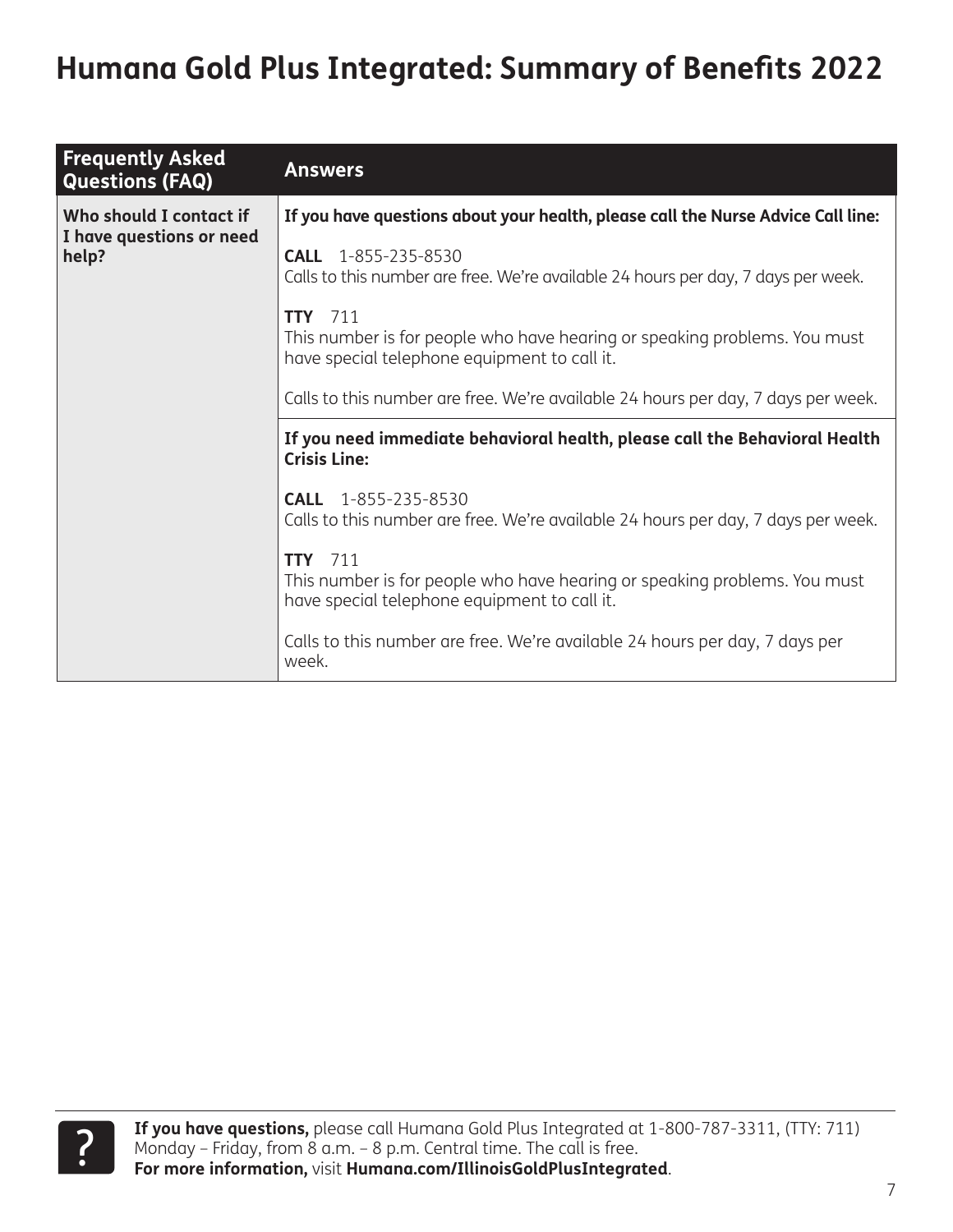#### <span id="page-7-0"></span>**C. Overview of Services**

The following chart is a quick overview of what services you may need, your costs, and rules about the benefits.

| <b>Health need</b><br>or problem | Services you<br>may need                                     | <b>Your costs for</b><br><u>in-network</u><br>providers | Limitations, exceptions, & benefit<br>information (rules about benefits) |
|----------------------------------|--------------------------------------------------------------|---------------------------------------------------------|--------------------------------------------------------------------------|
| You want a<br>doctor             | Visits to treat an<br>injury or illness                      | \$0 copay                                               | Prior authorization and/or referral may be required.                     |
|                                  | Wellness visits, such<br>as a physical                       | \$0 copay                                               |                                                                          |
|                                  | Transportation to a<br>doctor's office                       | \$0 copay                                               | Reservations are required for non-emergent<br>transportation.            |
|                                  | Specialist care                                              | \$0 copay                                               | Prior authorization and/or referral may be required.                     |
|                                  | Care to keep you<br>from getting sick,<br>such as flu shots  | \$0 copay                                               |                                                                          |
|                                  | "Welcome to<br>Medicare" preventive<br>visit (one time only) | \$0 copay                                               |                                                                          |
| <b>You need</b><br>medical tests | Lab tests, such as<br>blood work                             | \$0 copay                                               | Prior authorization and/or referral may be required.                     |
|                                  | X-rays or other<br>pictures, such as CAT<br>scans            | \$0 copay                                               | Prior authorization and/or referral may be required.                     |
|                                  | Screening tests, such<br>as tests to check for<br>cancer     | \$0 copay                                               | Prior authorization and/or referral may be<br>required.                  |

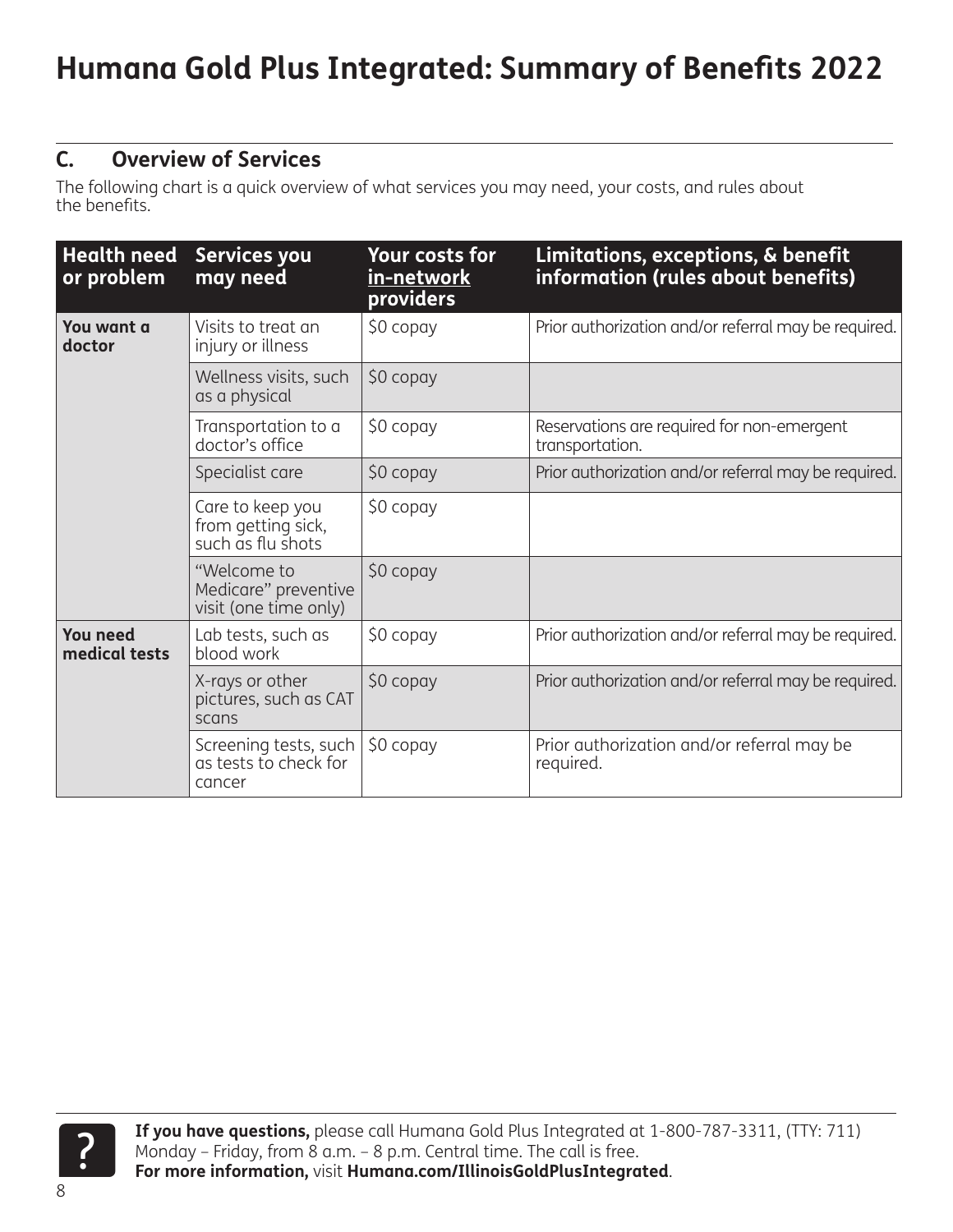| <b>Health need</b><br>or problem                                  | <b>Services you</b><br>may need                 | <b>Your costs for</b><br>in-network<br>providers                               | Limitations, exceptions, & benefit<br>information (rules about benefits)                                                                                                                                                                                                                                                      |
|-------------------------------------------------------------------|-------------------------------------------------|--------------------------------------------------------------------------------|-------------------------------------------------------------------------------------------------------------------------------------------------------------------------------------------------------------------------------------------------------------------------------------------------------------------------------|
| <b>You need</b><br>drugs to treat<br>your illness or<br>condition | Generic drugs (no<br>brand name)                | For a 30-day supply:<br>$-$ \$0 copay<br>For a 90-day supply:<br>$-$ \$0 copay | There may be limitations on the types of drugs<br>covered. Please refer to Humana Gold Plus<br>Integrated's List of Covered Drugs (Drug List)<br>for more information<br>Not all drugs are available for an extended<br>day supply. Please contact the plan for more<br>information.<br>Prior authorization may be required.  |
|                                                                   | Brand name drugs                                | For a 30-day supply:<br>$-$ \$0 copay<br>For a 90-day supply:<br>$-50$ copay   | There may be limitations on the types of drugs<br>covered. Please refer to Humana Gold Plus<br>Integrated's List of Covered Drugs (Drug List)<br>for more information.<br>Not all drugs are available for an extended<br>day supply. Please contact the plan for more<br>information.<br>Prior authorization may be required. |
|                                                                   | Over-the-counter<br>drugs                       | \$0 copay                                                                      | There may be limitations on the types of drugs<br>covered. Please refer to Humana Gold Plus<br>Integrated's List of Covered Drugs (Drug List)<br>for more information.                                                                                                                                                        |
|                                                                   | Medicare Part B<br>prescription drugs           | \$0 copay                                                                      | Part B drugs include drugs given by your<br>doctor in their office, some oral cancer drugs,<br>and some drugs used with certain medical<br>equipment. Read the Member Handbook for<br>more information on these drugs.<br>Prior authorization may be required.                                                                |
| <b>You need</b><br>therapy after<br>a stroke or<br>accident       | Occupational,<br>physical, or speech<br>therapy | \$0 copay                                                                      | Maintenance therapy not covered.<br>Prior authorization and/or referral may be required.                                                                                                                                                                                                                                      |
| <b>You need</b><br>emergency<br>care                              | Emergency room<br>services                      | \$0 copay                                                                      | You may go to any emergency room if you<br>reasonably believe you need emergency care.<br>Prior authorization is not required.                                                                                                                                                                                                |
|                                                                   | Ambulance services                              | \$0 copay                                                                      |                                                                                                                                                                                                                                                                                                                               |
|                                                                   | Urgent care                                     | \$0 copay                                                                      | You may go to any urgent care facility.<br>Prior authorization is not required.                                                                                                                                                                                                                                               |
| <b>You need</b>                                                   | Hospital stay                                   | \$0 copay                                                                      | Prior authorization and/or referral may be required.                                                                                                                                                                                                                                                                          |
| hospital care                                                     | Doctor or surgeon care                          | \$0 copay                                                                      | Prior authorization and/or referral may be required.                                                                                                                                                                                                                                                                          |



**If you have questions,** please call Humana Gold Plus Integrated at 1-800-787-3311, (TTY: 711) Monday – Friday, from 8 a.m. – 8 p.m. Central time. The call is free.<br>**For more information,** visit **Humana.com/IllinoisGoldPlusIntegrated**.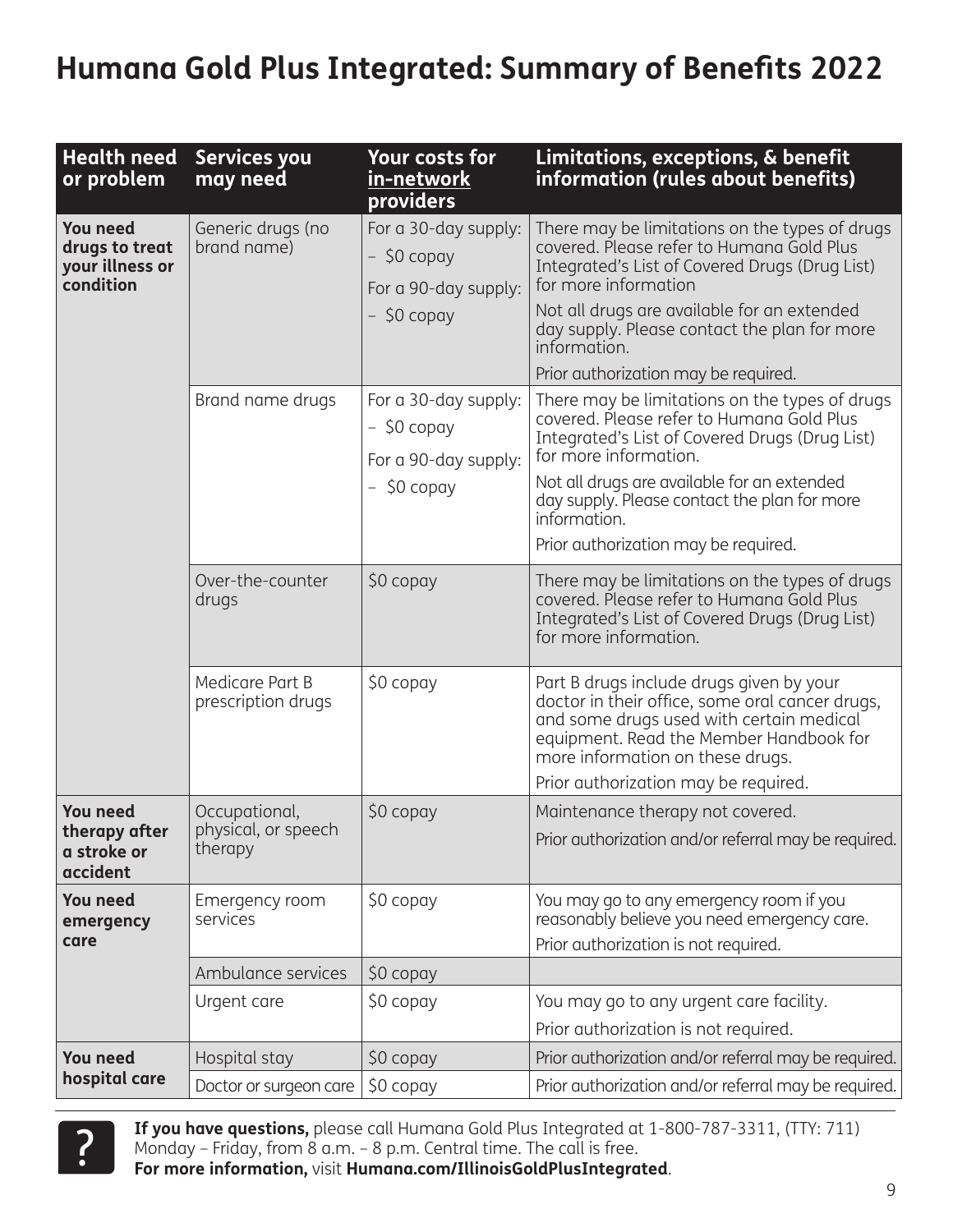| <b>Health need</b><br>or problem                | <b>Services you</b><br>may need            | <b>Your costs for</b><br>in-network<br>providers | Limitations, exceptions, & benefit<br>information (rules about benefits)                                                                                                                                                                                                                      |
|-------------------------------------------------|--------------------------------------------|--------------------------------------------------|-----------------------------------------------------------------------------------------------------------------------------------------------------------------------------------------------------------------------------------------------------------------------------------------------|
| You need help<br>getting better                 | Rehabilitation<br>services                 | \$0 copay                                        | Prior authorization and/or referral may be required.                                                                                                                                                                                                                                          |
| or have special<br>health need                  | Medical equipment<br>for home care         | \$0 copay                                        | Prior authorization and/or referral may be required.                                                                                                                                                                                                                                          |
|                                                 | Skilled nursing care                       | \$0 copay                                        | Prior authorization and/or referral may be required.                                                                                                                                                                                                                                          |
| You need eye<br>care                            | Eye exams                                  | \$0 copay                                        | • Medicare-covered diagnosis and treatment<br>for diseases and conditions of the eye,<br>including an annual glaucoma screening for<br>people at risk.<br>• 1 eye exam each year and as medically<br>necessary.                                                                               |
|                                                 | Glasses or contact<br>lenses               | \$0 copay                                        | • 1 pair of Medicare-covered eyeglasses (lenses<br>and frames) or contact lenses after cataract<br>surgery.<br>• 1 pair of eyeglasses (lenses and frames) or<br>contact lenses every 2 years.                                                                                                 |
| <b>You need</b><br>dental care                  | Dental check-ups                           | \$0 copay                                        | Plan covers dental services allowed by Medicare<br>and Medicaid.<br>Plan offers additional services:<br>• 1 comprehensive oral evaluation per 6<br>months<br>• 1 prophylaxis (cleaning) per 6 months<br>Refer to Chapter 4 of the Member Handbook for<br>more information on dental benefits. |
| <b>You need</b>                                 | Hearing screenings                         | \$0 copay                                        | • 1 routine hearing exam per year                                                                                                                                                                                                                                                             |
| hearing/<br>auditory<br>services                | Hearing aids                               | \$0 copay                                        | • 1 pair of Hearing Aids (all types) every 3 years.                                                                                                                                                                                                                                           |
| <b>You have</b><br>a chronic<br>condition, such | Services to help<br>manage your<br>disease | \$0 copay                                        | Prior authorization and/or referral may be required.                                                                                                                                                                                                                                          |
| as diabetes or<br>heart disease                 | Diabetes supplies<br>and services          | \$0 copay                                        | Prior authorization and/or referral may be required.                                                                                                                                                                                                                                          |
| You have a<br>mental health<br>condition        | Mental or behavioral<br>health services    | \$0 copay                                        | Prior authorization and/or referral may be required.                                                                                                                                                                                                                                          |
| You have a<br>substance<br>abuse problem        | Substance abuse<br>services                | \$0 copay                                        | Prior authorization and/or referral may be required.                                                                                                                                                                                                                                          |



**15 you have questions,** please call Humana Gold Plus Integrated at 1-800-787-3311, (TTY: 711)<br>Monday – Friday, from 8 a.m. – 8 p.m. Central time. The call is free.<br>**For more information,** visit **Humana.com/IllinoisGoldPlu**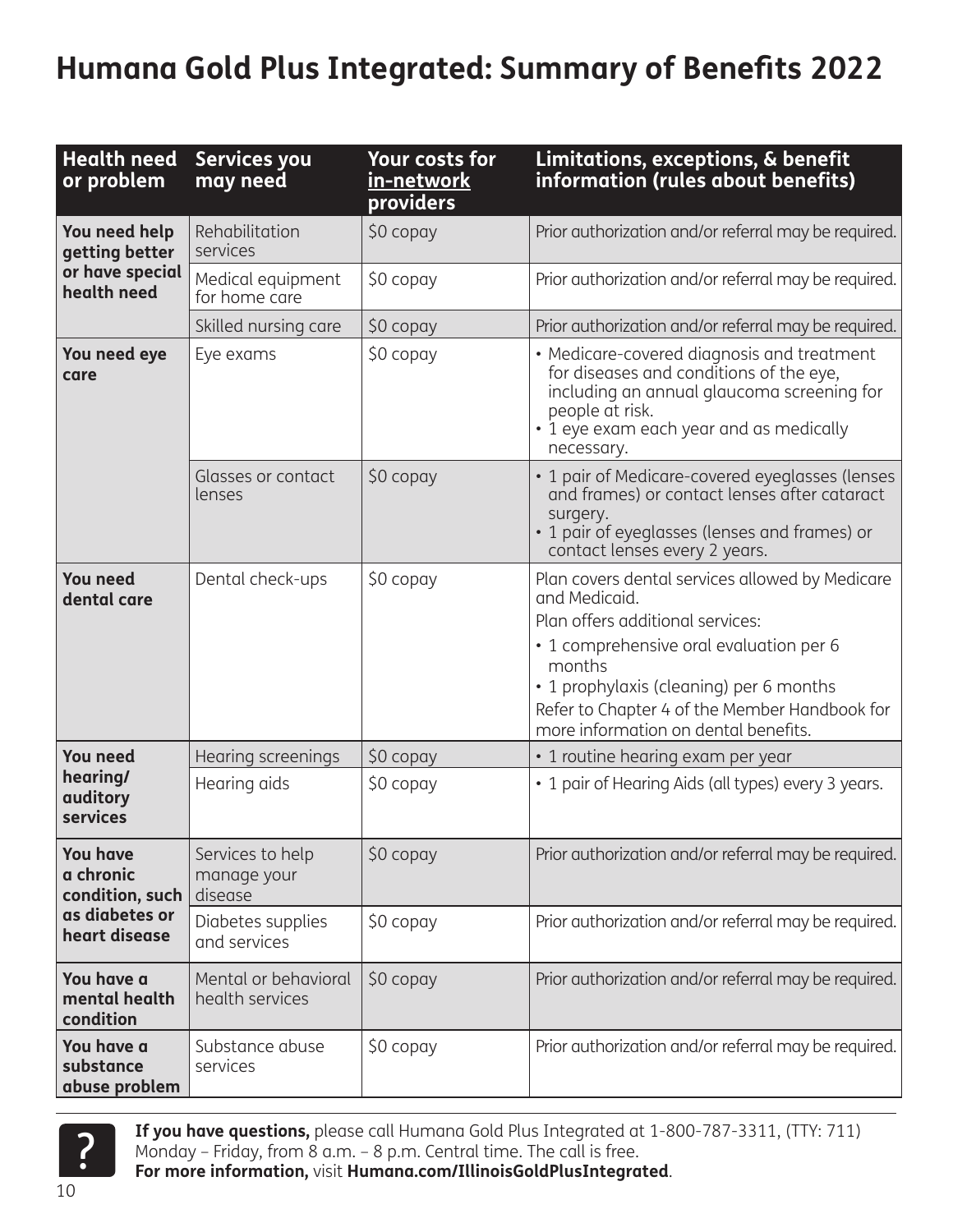| <b>Health need</b><br>or problem                 | Services you<br>may need                                    | <b>Your costs for</b><br>in-network<br><b>providers</b> | Limitations, exceptions, & benefit<br>information (rules about benefits)                  |
|--------------------------------------------------|-------------------------------------------------------------|---------------------------------------------------------|-------------------------------------------------------------------------------------------|
| You need long-<br>term mental<br>health services | Inpatient care for<br>people who need<br>mental health care | \$0 copay                                               | Prior authorization and/or referral may be required.                                      |
| <b>You need</b>                                  | Wheelchairs                                                 | \$0 copay                                               | Prior authorization may be required.                                                      |
| durable                                          | <b>Nebulizers</b>                                           | \$0 copay                                               | Prior authorization may be required.                                                      |
| medical<br>equipment                             | Crutches                                                    | \$0 copay                                               | Prior authorization may be required.                                                      |
| (DME)                                            | <b>Walkers</b>                                              | $$0$ copay                                              | Prior authorization may be required.                                                      |
|                                                  | Oxygen equipment<br>and supplies                            | \$0 copay                                               | Prior authorization may be required.                                                      |
| You need help<br>living at home                  | Meals brought to<br>your home                               | \$0 copay                                               | These services are only available if you are enrolled<br>in a waiver program in Illinois. |
|                                                  |                                                             |                                                         | Prior authorization is required.                                                          |
|                                                  | Home services,<br>such as cleaning or                       | \$0 copay                                               | These services are only available if you are enrolled<br>in a waiver program in Illinois. |
|                                                  | housekeeping                                                |                                                         | Prior authorization is required.                                                          |

This service is continued on the next page.

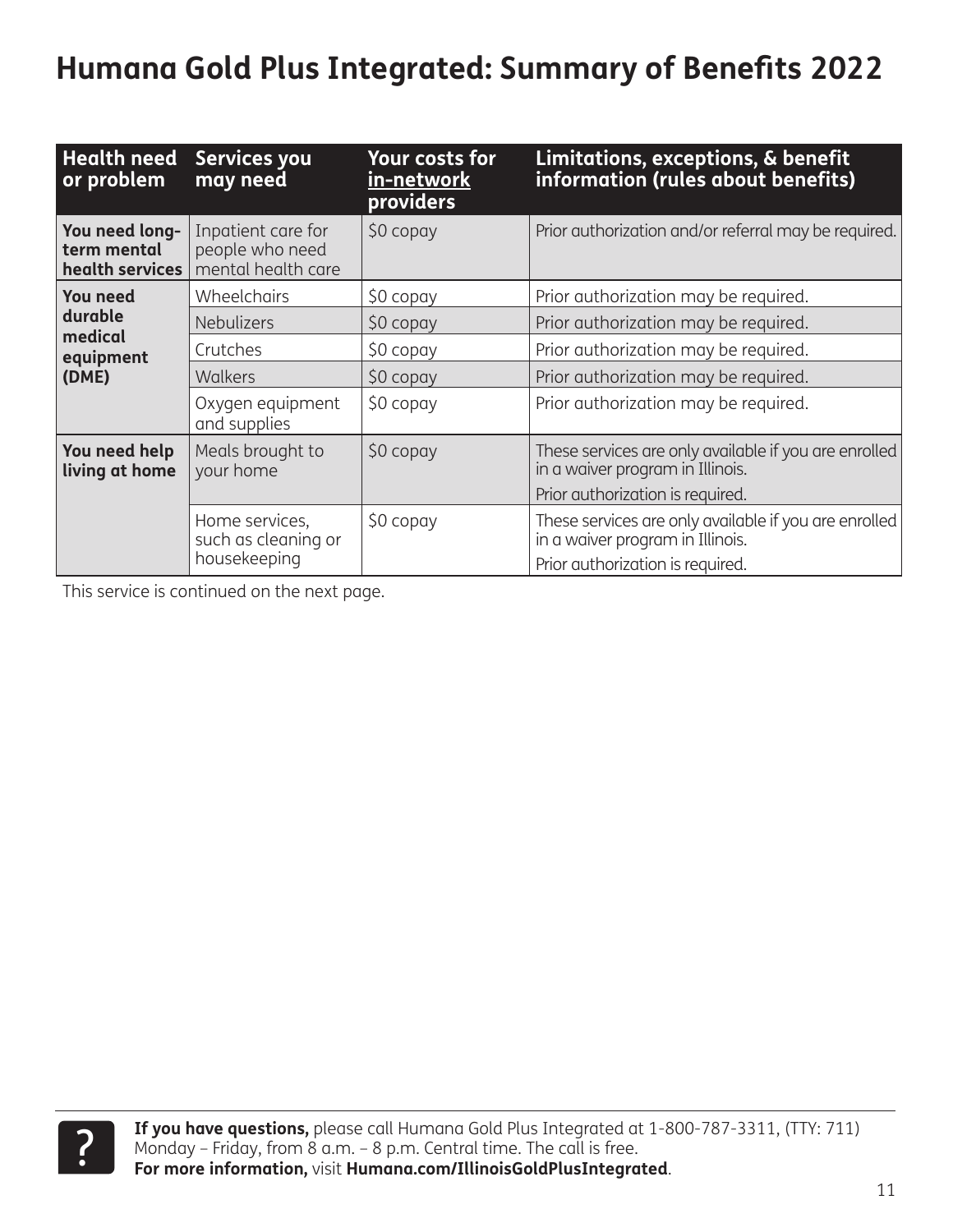| <b>Health need</b><br>or problem                           | Services you<br>may need                                                                                                        | <b>Your costs for</b><br><u>in-network</u><br>providers | Limitations, exceptions, & benefit<br>information (rules about benefits)                                                      |
|------------------------------------------------------------|---------------------------------------------------------------------------------------------------------------------------------|---------------------------------------------------------|-------------------------------------------------------------------------------------------------------------------------------|
| You need help<br>living at home<br>(continued)             | Changes to your<br>home, such<br>as ramps and<br>wheelchair access                                                              | \$0 copay                                               | These services are only available if you are enrolled<br>in a waiver program in Illinois.<br>Prior authorization is required. |
|                                                            | Personal care assistant<br>(You may be able<br>to employ your<br>own assistant. Call<br>Customer Care for<br>more information.) | \$0 copay                                               | These services are only available if you are enrolled<br>in a waiver program in Illinois.<br>Prior authorization is required. |
|                                                            | Training to help you<br>get paid or unpaid jobs                                                                                 | \$0 copay                                               | These services are only available if you are enrolled<br>in a waiver program in Illinois.<br>Prior authorization is required. |
|                                                            | Home health care<br>services                                                                                                    | \$0 copay                                               | These services are only available if you are enrolled<br>in a waiver program in Illinois.<br>Prior authorization is required. |
|                                                            | Services to help you<br>live on your own                                                                                        | \$0 copay                                               | These services are only available if you are enrolled<br>in a waiver program in Illinois.<br>Prior authorization is required. |
|                                                            | Adult day services or<br>other support services                                                                                 | \$0 copay                                               | These services are only available if you are enrolled<br>in a waiver program in Illinois.<br>Prior authorization is required. |
|                                                            | Personal Emergency<br>Response System                                                                                           | \$0 copay                                               | These services are only available if you are enrolled<br>in a waiver program in Illinois.<br>Prior authorization is required. |
|                                                            | Habilitation-day                                                                                                                | \$0 copay                                               | These services are only available if you are enrolled<br>in a waiver program in Illinois.<br>Prior authorization is required. |
|                                                            | <b>Nursing Services</b>                                                                                                         | \$0 copay                                               | These services are only available if you are enrolled<br>in a waiver program in Illinois.<br>Prior authorization is required. |
| You need a<br>place to live<br>with people<br>available to | Assisted living or other<br>housing services                                                                                    | \$0 copay                                               | These services are only available if you are enrolled<br>in a waiver program in Illinois.<br>Prior authorization is required. |
| help you                                                   | Nursing home care                                                                                                               | \$0 copay                                               | These services are only available if you are enrolled<br>in a waiver program in Illinois.<br>Prior authorization is required. |
| <b>Your caregiver</b><br>needs some<br>time off            | Respite care                                                                                                                    | \$0 copay                                               | These services are only available if you are enrolled<br>in a waiver program in Illinois.<br>Prior authorization is required. |



**15 you have questions,** please call Humana Gold Plus Integrated at 1-800-787-3311, (TTY: 711)<br>Monday – Friday, from 8 a.m. – 8 p.m. Central time. The call is free.<br>**For more information,** visit **Humana.com/IllinoisGoldPlu**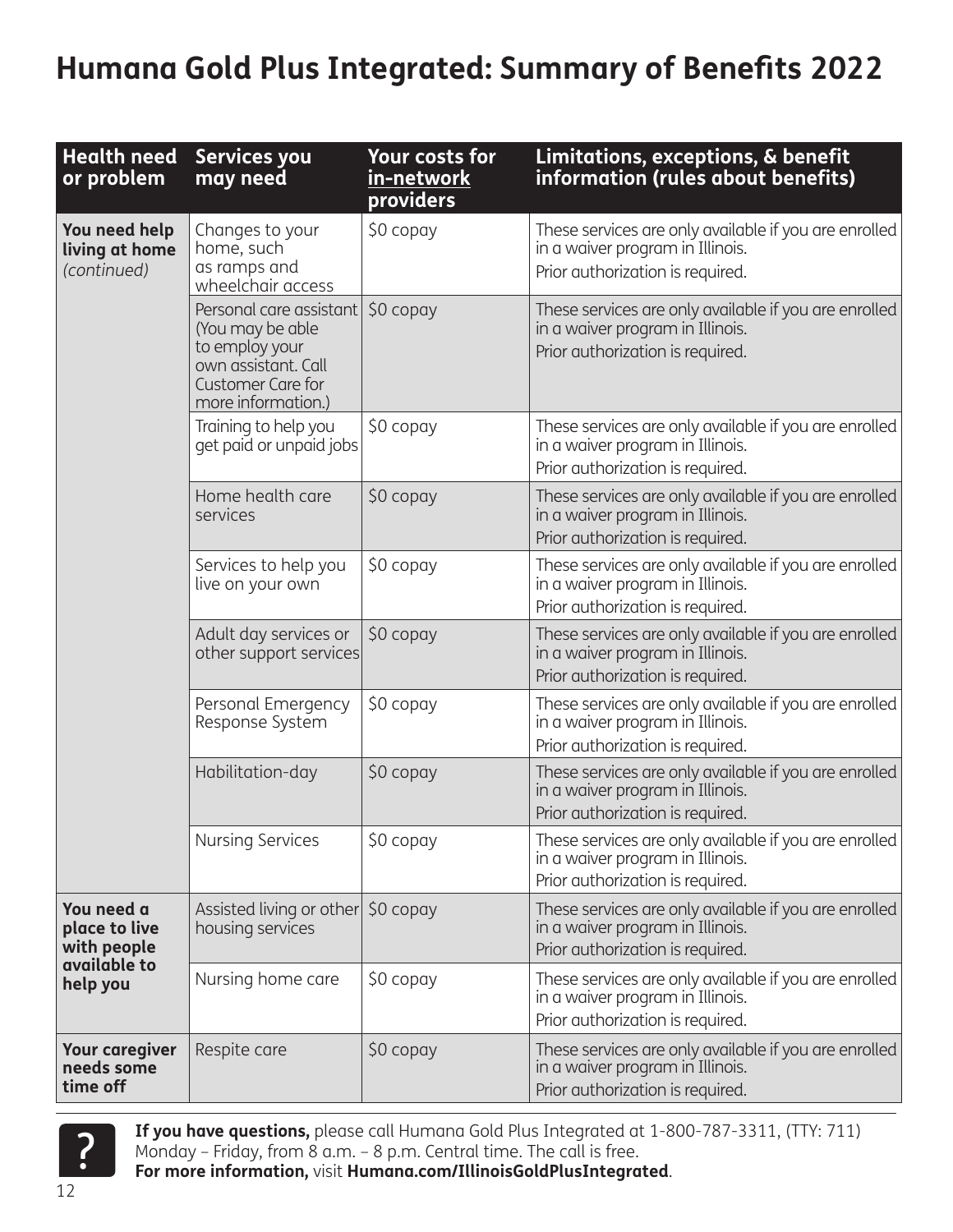| <b>Additional covered services</b> |                                                                                                                                                                                                                                                                                                                                                                                                                                                                                                                               |
|------------------------------------|-------------------------------------------------------------------------------------------------------------------------------------------------------------------------------------------------------------------------------------------------------------------------------------------------------------------------------------------------------------------------------------------------------------------------------------------------------------------------------------------------------------------------------|
| <b>Cell Phone Services</b>         | \$0 copay<br>• Members must qualify for federal<br>free cell phone program.<br>Benefit covers:<br>• 1 Phone<br>• 1 Charger<br>• 1 Set of instructions<br>• 350 minutes of talk time per<br>month<br>• 4.5 GB of data per month<br>• Unlimited text messages each<br>month<br>• Training for you and your<br>caregiver (at the first case<br>manager orientation visit)<br>• Free calls to Humana Enrollee<br>Services for health plan<br>assistance, and to 911 for<br>emergencies (even if you run out<br>of free talk time) |
| <b>COVID Meals</b>                 | \$0 copay<br>• The plan covers 2 meals per day<br>for 14 days, at no cost to you,<br>for members with a COVID 19<br>diagnosis.                                                                                                                                                                                                                                                                                                                                                                                                |
| Nurse Advice Call Line             | \$0 copay                                                                                                                                                                                                                                                                                                                                                                                                                                                                                                                     |
| Over-the-Counter (OTC) drugs       | \$0 copay<br>• Up to \$65 maximum allowance<br>per quarter for certain non-<br>Medicaid covered OTC items.                                                                                                                                                                                                                                                                                                                                                                                                                    |
| <b>Podiatry Services</b>           | \$0 copay<br>• 6 visits per year for routine<br>podiatry<br>Prior authorization may be required.                                                                                                                                                                                                                                                                                                                                                                                                                              |
| Post-Discharge Meals               | \$0 copay<br>• The plan covers 2 meals per day for<br>7 days, at no cost to you, following<br>an inpatient stay in either the<br>hospital or a nursing facility.<br>• Can be utilized 4 times per year.                                                                                                                                                                                                                                                                                                                       |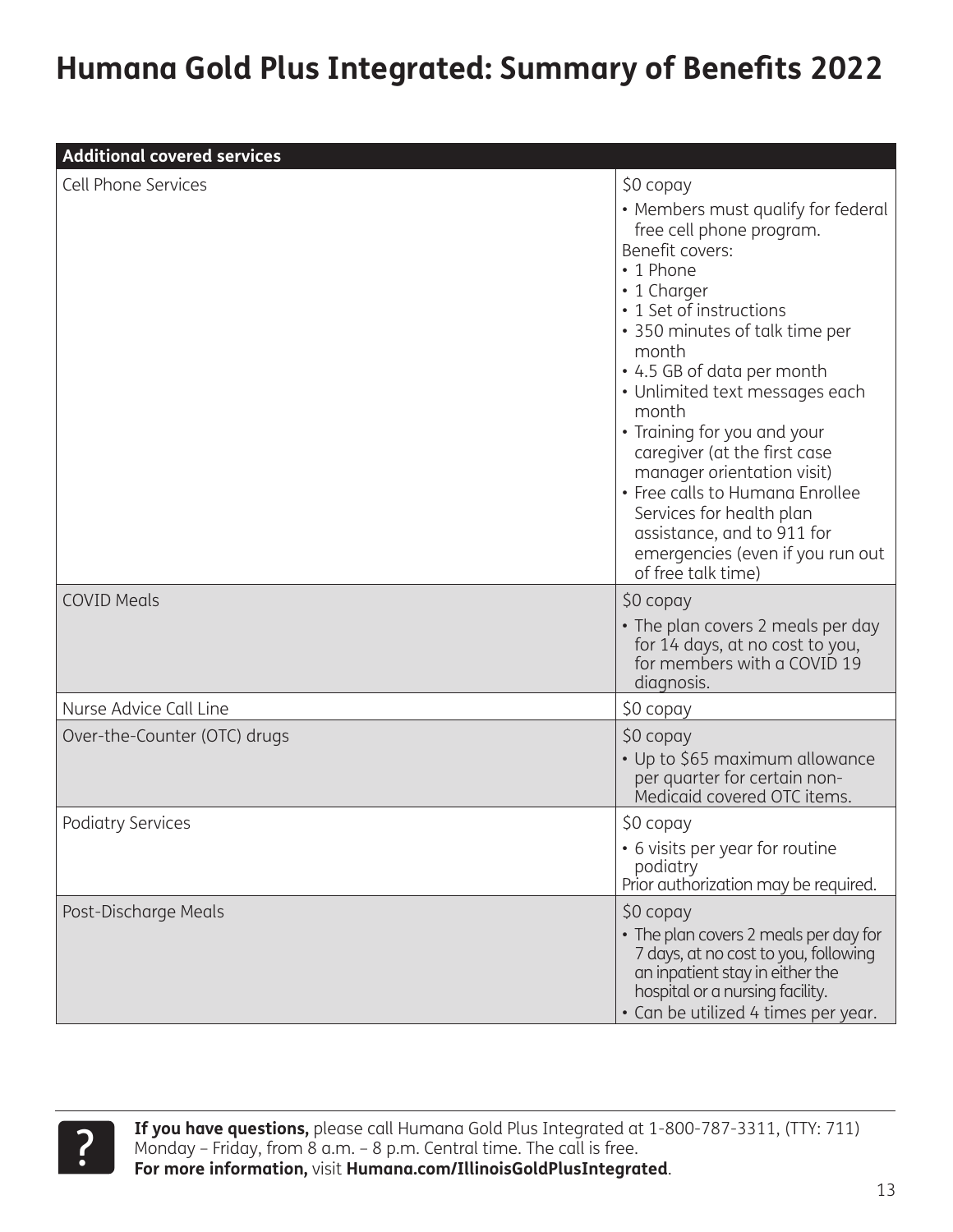| <b>Additional covered services</b> |                                                                          |
|------------------------------------|--------------------------------------------------------------------------|
| Tobacco Cessation                  | \$0 copay                                                                |
|                                    | 1 . 28 additional face-to-face visits<br>with PCP or specialist offered. |

#### <span id="page-13-0"></span>**D. Benefits covered outside of Humana Gold Plus Integrated:**

This is not a complete list. Call Customer Care to find out about other services not covered by Humana Gold Plus Integrated but available through Medicare or Medicaid.

| Other services covered by Medicare or Medicaid | Your costs |
|------------------------------------------------|------------|
| Some hospice care services                     |            |

#### <span id="page-13-1"></span>**E. Services that Humana Gold Plus Integrated, Medicare, and Medicaid do not cover**

This is not a complete list. Call Customer Care to find out about other excluded services.

| Services not covered by Humana Gold Plus Integrated, Medicare, or Medicaid |                                           |  |
|----------------------------------------------------------------------------|-------------------------------------------|--|
| Partial Dentures                                                           | This plan does not cover partial dentures |  |

#### **F. Your rights as a member of the plan**

As a member of Humana Gold Plus Integrated, you have certain rights. You can exercise these rights without being punished. You can also use these rights without losing your health care services. We will tell you about your rights at least once a year. For more information on your rights, please read the Member Handbook. Your rights include, but are not limited to, the following:

- **• You have a right to respect, fairness and dignity.** This includes the right to:
	- Get covered services without concern about race, ethnicity, national origin, religion, gender, age, mental or physical disability, sexual orientation, genetic information, ability to pay, or ability to speak English.
	- Get information in other formats (e.g., large print, braille, audio).
	- Be free from any form of physical restraint or seclusion.
	- Not be billed by providers.
- **• You have the right to get information about your health care.** This includes information on treatment and your treatment options. This information should be in a format you can understand. These rights include getting information on:
	- Description of the services we cover.



14

**If you have questions,** please call Humana Gold Plus Integrated at 1-800-787-3311, (TTY: 711) Monday – Friday, from 8 a.m. – 8 p.m. Central time. The call is free.<br>**For more information,** visit **Humana.com/IllinoisGoldPlusIntegrated**.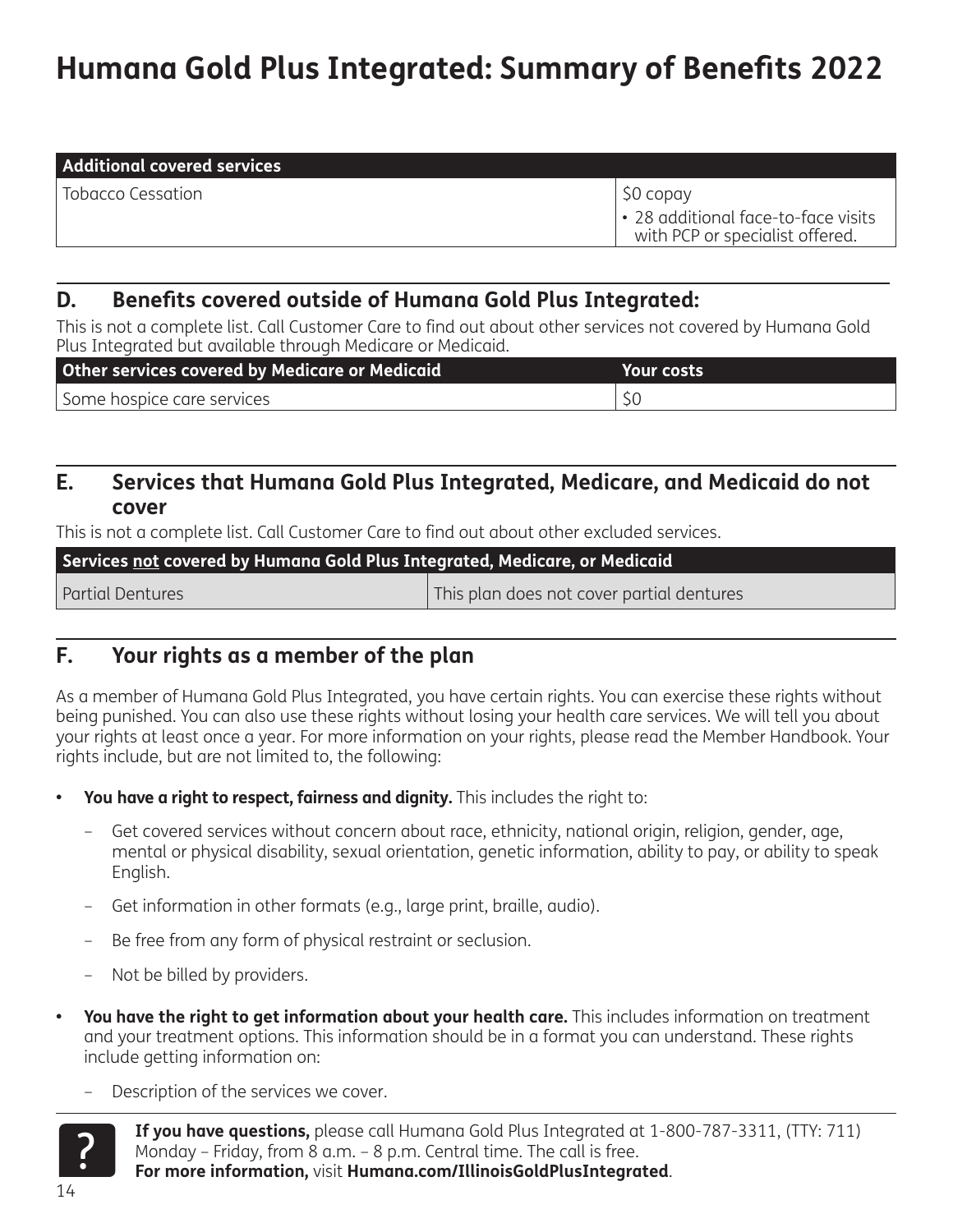- How to get services.
- How much services will cost you.
- Names of health care providers and care managers.
- **• You have the right to make decisions about your care, including refusing treatment.** This includes the right to:
	- Choose a Primary Care Provider (PCP) and you can change your PCP at any time during the year.
	- Use a women's health care provider without a referral.
	- Get your covered services and drugs quickly.
	- Know about all treatment options, no matter what they cost or whether they are covered.
	- Refuse treatment, even if your doctor advises against it.
	- Stop taking medicine.
	- Ask for a second opinion. Humana Gold Plus Integrated will pay for the cost of your second opinion visit.
- **• You have the right to timely access to care that does not have any communication or physical access barriers.** This includes the right to:
	- Get medical care timely.
	- Get in and out of a health care provider's office. This means barrier free access for people with disabilities, in accordance with the Americans with Disabilities Act.
	- Have interpreters to help with communication with your doctors and your health plan.
- You have the right to emergency and urgent care when you need it. This means you have the right to:
	- Get emergency services without prior approval in an emergency.
	- Use an out of network urgent or emergency care provider, when necessary.
- **• You have a right to confidentiality and privacy.** This includes the right to:
	- Ask for and get a copy of your medical records in a way that you can understand and to ask for your records to be changed or corrected.
	- Have your personal health information kept private.
- **• You have the right to make complaints about your covered services or care.** This includes the right to:
	- File a complaint or grievance against us or our providers.
	- Ask for a state fair hearing.
	- Get a detailed reason for why services were denied.



**If you have questions,** please call Humana Gold Plus Integrated at 1-800-787-3311, (TTY: 711) Monday – Friday, from 8 a.m. – 8 p.m. Central time. The call is free.<br>**For more information,** visit **Humana.com/IllinoisGoldPlusIntegrated**.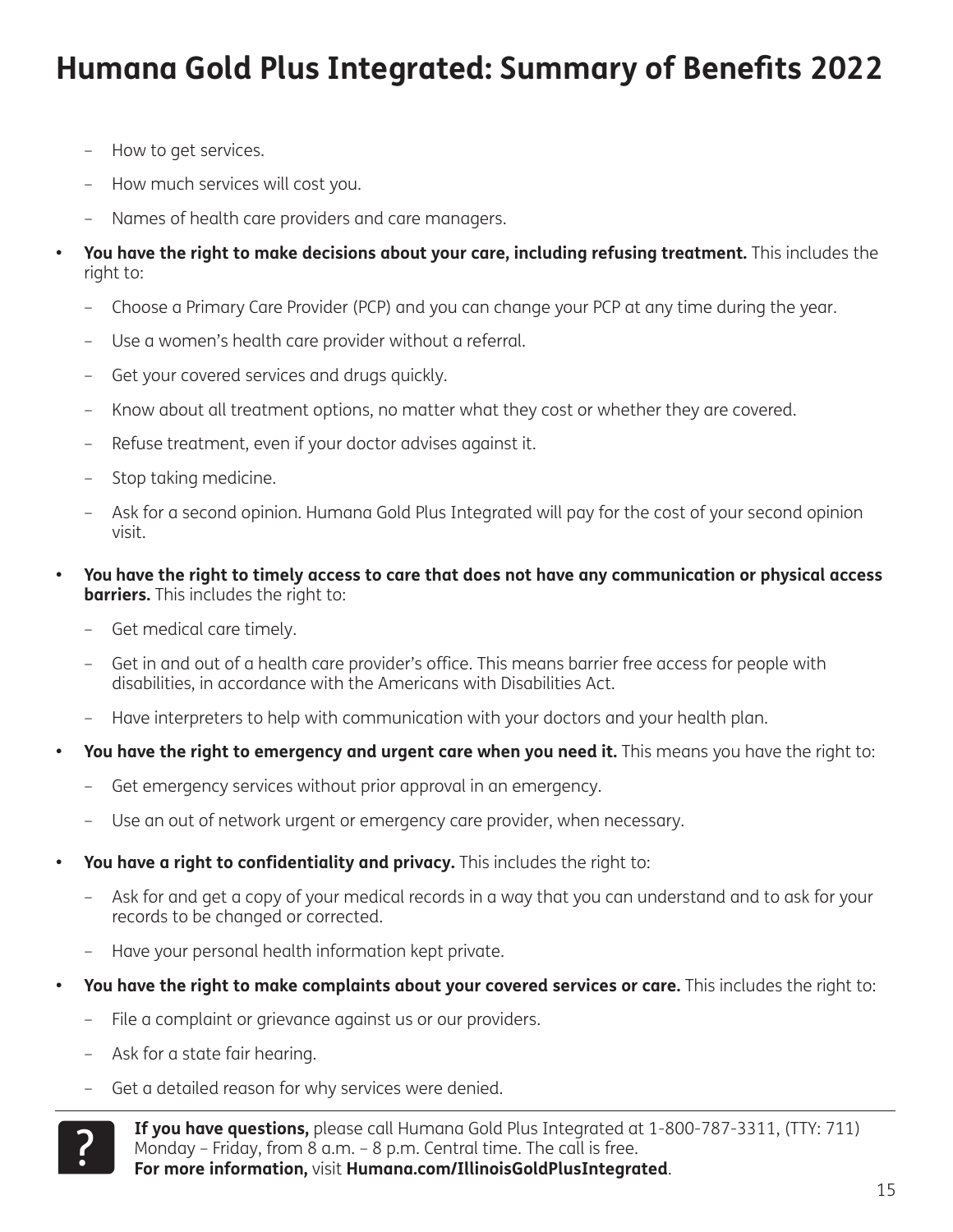For more information about your rights, you can read the Humana Gold Plus Integrated Member Handbook. If you have questions, you can also call Humana Gold Plus Integrated Customer Care at 1-800-787-3311, (TTY: 711) Monday – Friday, from 8 a.m. – 8 p.m. Central time. The call is free.

#### **G. How to file a complaint or appeal a denied service**

If you have a complaint or think Humana Gold Plus Integrated should cover something we denied, call Humana Gold Plus Integrated at 1-800-787-3311 (TTY: 711) Monday – Friday, from 8 a.m. – 8 p.m. Central time. The call is free. You may be able to appeal our decision.

For questions about complaints and appeals, you can read Chapter 9 of the Humana Gold Plus Integrated Member Handbook. You can also call Humana Gold Plus Integrated Customer Care.

If you do not wish to call, you can put your complaint in writing and send it to us at:

Humana Inc. Grievance and Appeals P.O. Box 14546 Lexington, KY 40512-4546

#### **H. What to do if you suspect fraud**

Most health care professionals and organizations that provide services are honest. Unfortunately, there may be some who are dishonest.

If you think a doctor, hospital or other pharmacy is doing something wrong, please contact us.

- Call us at Humana Gold Plus Integrated Customer Care at 1-800-787-3311, (TTY: 711) Monday Friday, from 8 a.m. – 8 p.m. Central time. The call is free.
- Or, call Medicare at 1-800-MEDICARE (1-800-633-4227). TTY users should call 1-877-486-2048. You can call these numbers for free, 24 hours a day, 7 days a week.

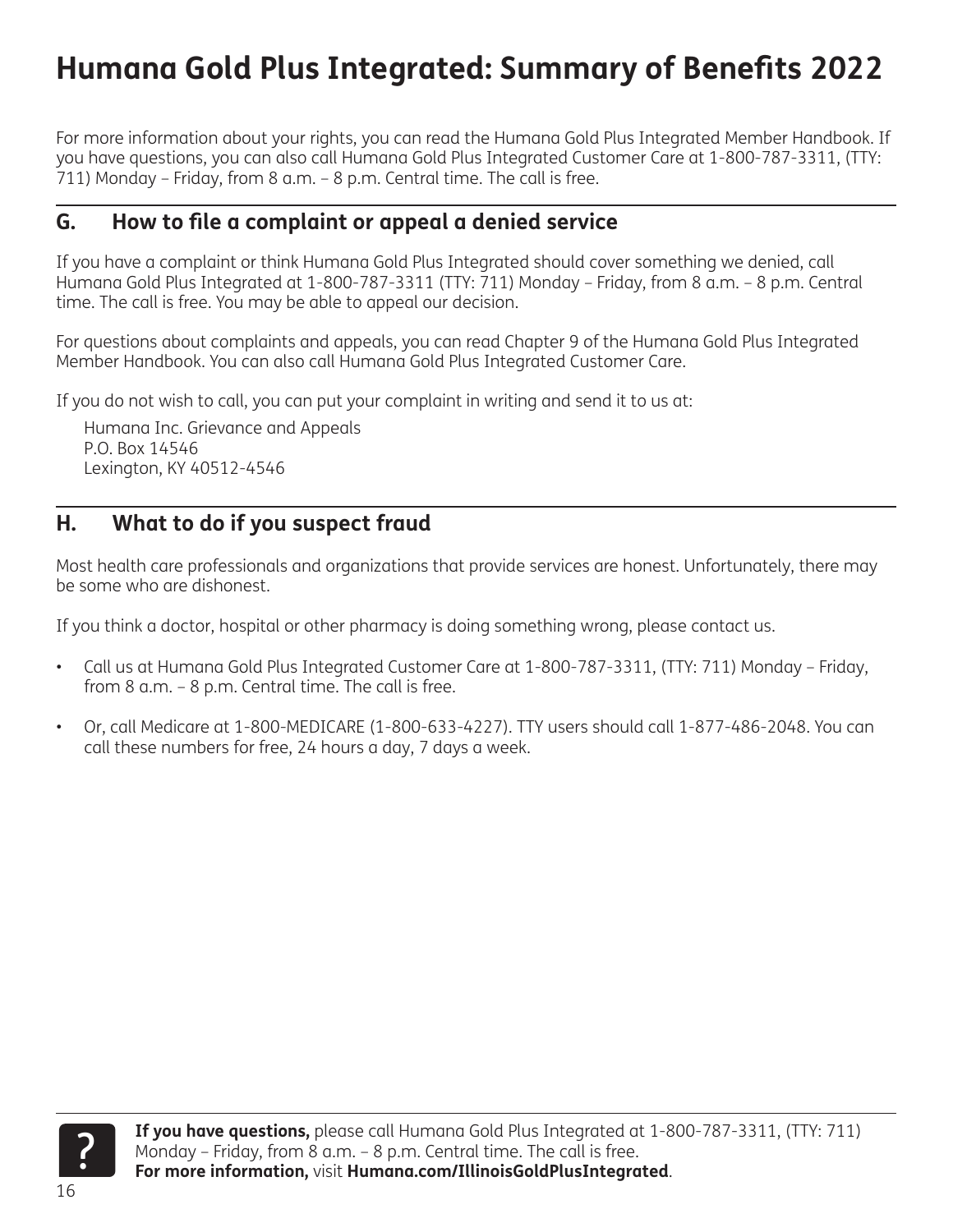#### **Discrimination is Against the Law**

Humana Inc. and its subsidiaries comply with applicable Federal civil rights laws and do not discriminate on the basis of race, color, national origin, age, disability, or sex. Humana Inc. and its subsidiaries do not exclude people or treat them differently because of race, color, national origin, age, disability, or sex.

Humana Inc. and its subsidiaries:

- Provide free aids and services to people with disabilities to communicate effectively with us, such as:
	- Qualified sign language interpreters
	- Written information in other formats (large print, audio, accessible electronic formats, other formats)
- Provide free language services to people whose primary language is not English, such as:
	- Qualified interpreters
	- Information written in other languages

If you need these services, contact Customer Service at 1-800-787-3311 (TTY 711).

If you believe that Humana Inc. or its subsidiaries have failed to provide these services or discriminated in another way on the basis of race, color, national origin, age, disability, or sex, you can file a grievance with:

Discrimination Grievances P.O. Box 14618 Lexington, KY 40512 – 4618 1-800-787-3311, or if you use a TTY, call 711.

You can file a grievance by mail or phone. If you need help filing a grievance, Customer Service is available to help you.

You can also file a civil rights complaint with the U.S. Department of Health and Human Services, Office for Civil Rights electronically through the Office for Civil Rights Complaint Portal, available at <https://ocrportal.hhs.gov/ocr/portal/lobby.jsf>, or by mail or phone at:

#### **U.S. Department of Health and Human Services**

200 Independence Avenue, SW Room 509F, HHH Building Washington, D.C. 20201 1-800-368-1019, 800-537-7697 (TDD) Complaint forms are available at [http://www.hhs.gov/ocr/office/file/index.html.](http://www.hhs.gov/ocr/office/file/index.html)

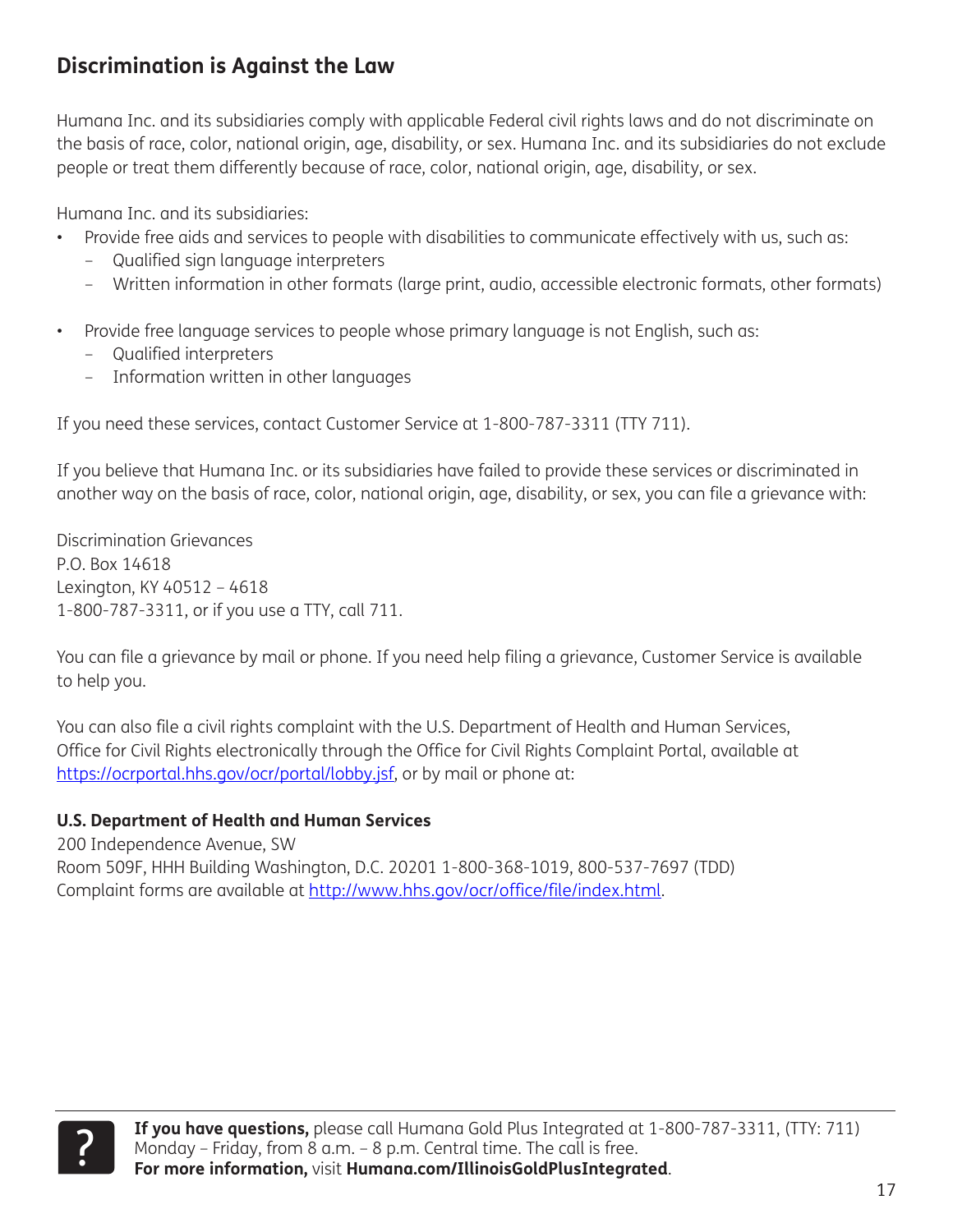### Multi-Language Interpreter Services

English: ATTENTION: If you do not speak English, language assistance services, free of charge, are available to you. Call 1-800-787-3311 (TTY: 711).

Español (Spanish): ATENCIÓN: si habla español, tiene a su disposición servicios gratuitos de asistencia lingüística. Llame al 1-800-787-3311 (TTY: 711).

Polski (Polish): UWAGA: Jeżeli mówisz po polsku, możesz skorzystać z bezpłatnej pomocy Językowej. Zadzwoń pod numer 1-800-787-3311 (TTY: 711).

繁體中文 (Chinese): 注意:如果您使用繁體中文,您可以免費獲得語言援助服務。 請致電 1-800-787-3311 (TTY: 711)

한국어 (Koregn): 주의 : 한국어를 사용하시는 경우 ,언어 지원 서비스를 무료로 이용하실 수 있습니다 . 1-800-787-3311 (TTY: 711) 번으로 전화해 주십시오.

Tagalog (Tagalog – Filipino): PAUNAWA: Kung nagsasalita ka ng Tagalog, maaari kang gumamit ng mga serbisyo ng tulong sa wika nang walang bayad. Tumawag sa 1-800-787-3311 (TTY: 711).

Русский (Russian): ВНИМАНИЕ: Если вы говорите на русском языке, то вам доступны бесплатные услуги перевода. Звоните 1-800-787-3311 (телетайп: 711).

**ગુજરાતી (Gujarati):** સુચના: જો તમે ગુજરાતી બોલતા હો, તો નિ:શુલ્ક ભાષા સહાય સેવાઓ તમારા માટે ઉપલબ્ધ છે. ફોન કરો 1-800-787-3311 (TTY: 711).

Tiếng Việt (Vietnamese): CHÚ Ý: Nếu ban nói Tiếng Việt, có các dịch vu hỗ trơ ngôn ngữ miễn phí dành cho bạn. Gọi số 1-800-787-3311 (TTY: 711).

Italiano (Italian): ATTENZIONE: In caso la lingua parlata sia l'Italiano, sono disponibili servizi di assistenza linguistica gratuiti. Chiamare il numero 1-800-787-3311 (TTY: 711).

Français (French): ATTENTION : SI vous parlez français, des services d'aide linguistique vous sont proposés gratuitement. Appelez le 1-800-787-3311 (ATS: 711).

λληνικά (Greek): ΠΡΟΣΟΧΗ: Αν μιλάτε ελληνικά, στη διάθεσή σας βρίσκονται υπηρεσίες γλωσσικής υποστήριξης, οι οποίες παρέχονται δωρεάν. Καλέστε 1-800-787-3311 (TTY: 711).

Deutsch (German): ACHTUNG: Wenn SIe Deutsch sprechen, stehen Ihnen kostenlos sprachliche Hilfsdienstleistungen zur Verfügung. Rufnummer: 1-800-787-3311 (TTY: 711).

Diné Bizaad (Navajo): Díí baa akó nínízin: Díí saad bee yáníłti'go Diné Bizaad, saad bee áká'ánída'áwo'déé', t'áá jiik'eh, éí ná hóló, koji' hódíílnih 1-800-787-3311 (TTY: 711).

:(Arabic) العربية

ملحوظة: إذا كنت تتحدث اللغة العربية، فإن خدمات المساعدة اللغوية تتوافر لك بالمجان. اتصل برقم 3311-787-800-1 (رقم هاتف الصم والبك: 711).

हिंदी (Hindi): ध्यान दें: यदि आप हिंदी बोलते हैं तो आपके लिए मुफ्त में भाषा सहायता सेवाएं उपलब्ध हैं। 1-800-787-3311 (TTY: 711) पर कॉल करें।

:(Urdu) ودُراً

خبردار: اگر آپ اردو ہولتے ہیں، تو آپ کو زبان کی مدد کی خدمات مفت میں دستیاب ہیں ۔ کال کریں 3311-787-800-1  $(TTY: 711)$ 

H0336\_ILHJTAUES\_accepted



If you have questions, please call Humana Gold Plus Integrated at 1-800-787-3311, (TTY: 711) Monday - Friday, from 8 a.m. - 8 p.m. Central time. The call is free.

For more information, visit Humana.com/IllinoisGoldPlusIntegrated.